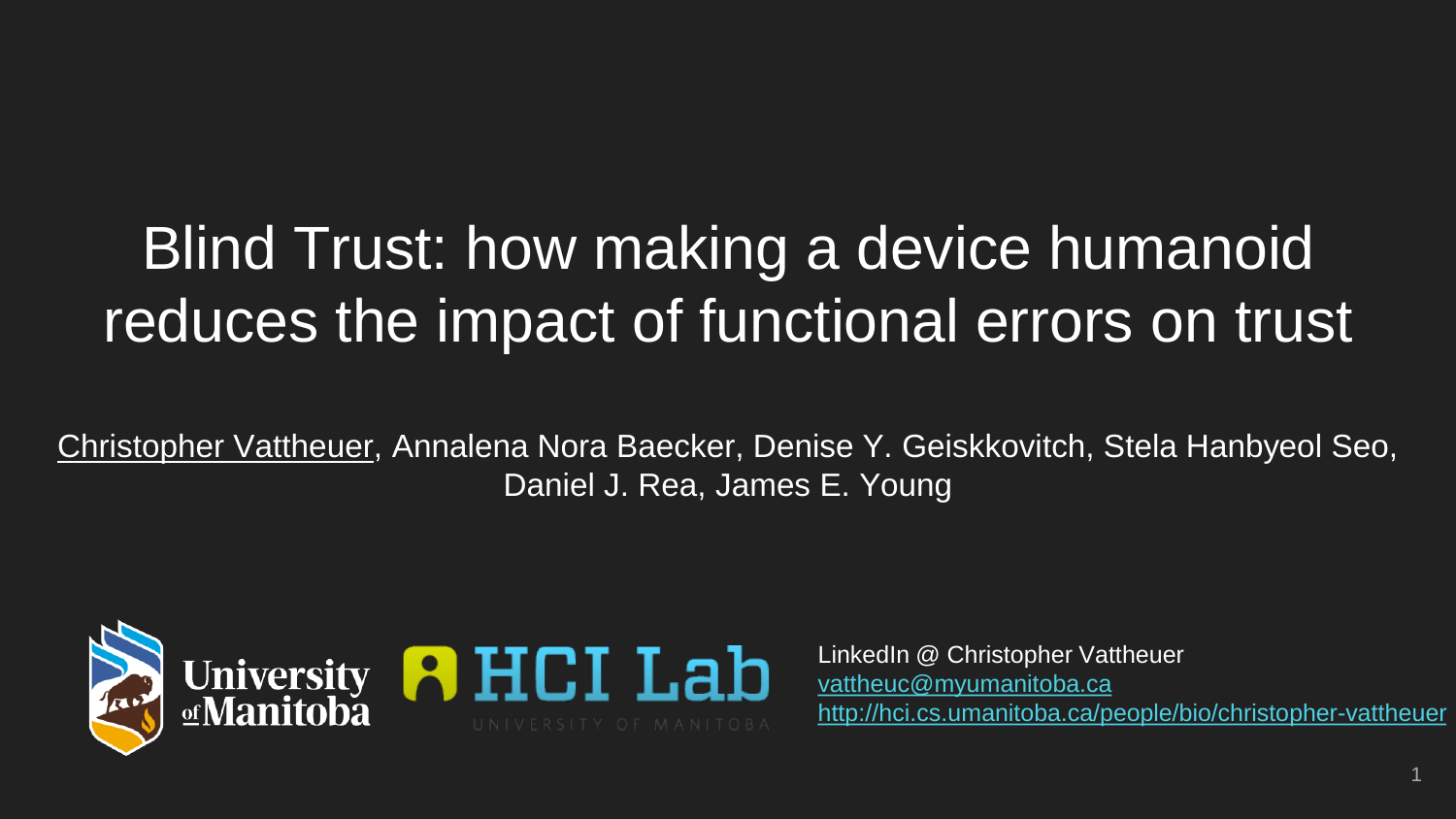#### Humanoid Kiosks



Pepper at an Apple Store! *Photo Courtesy of Pikrepo*



Pepper Working at an Airport Restaurant! *Photo Courtesy of HMSHost*



Pepper Working at a Retail Store! *Photo Courtesy of SoftBank Robotics America*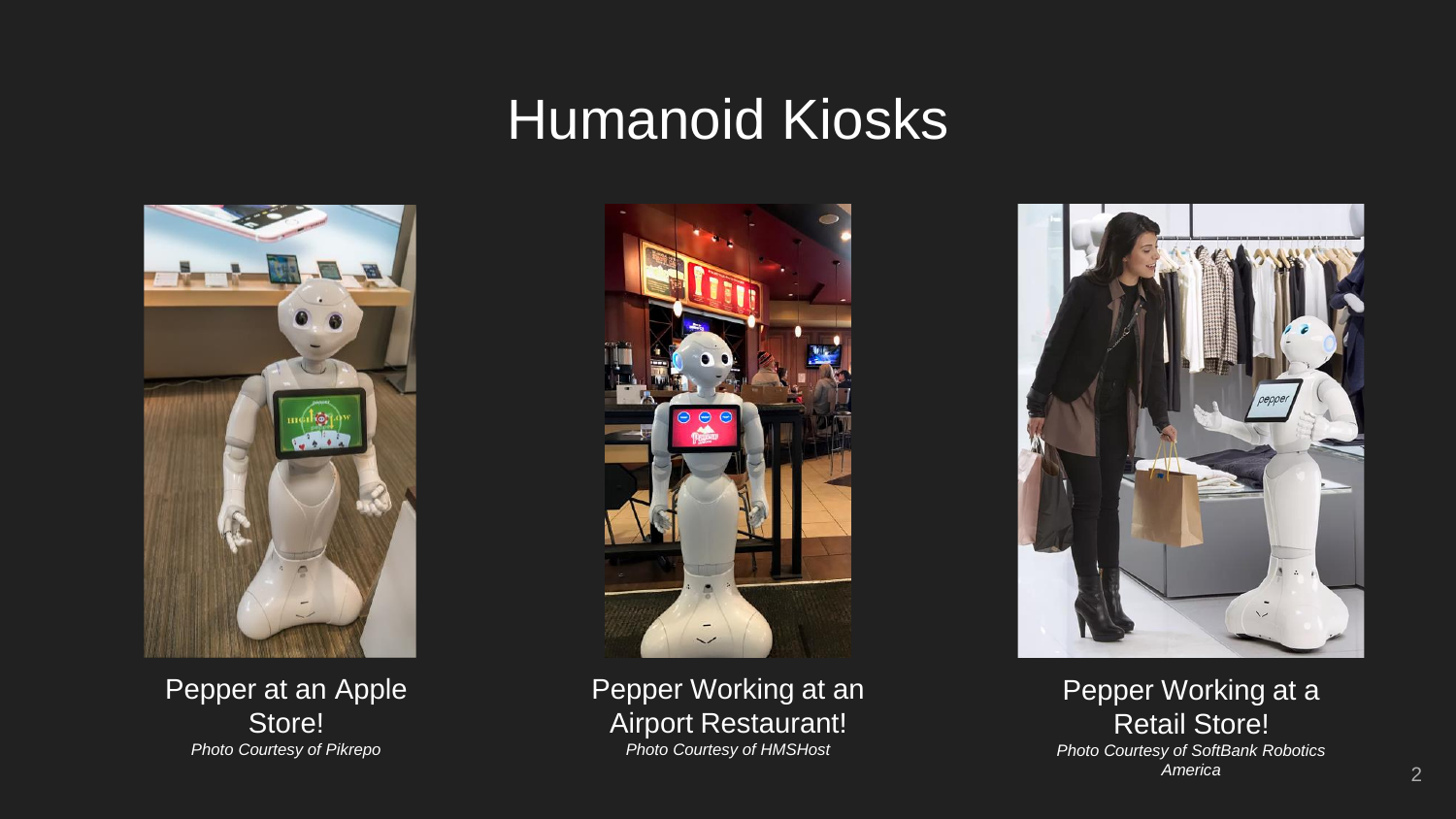Lots of Money Involved!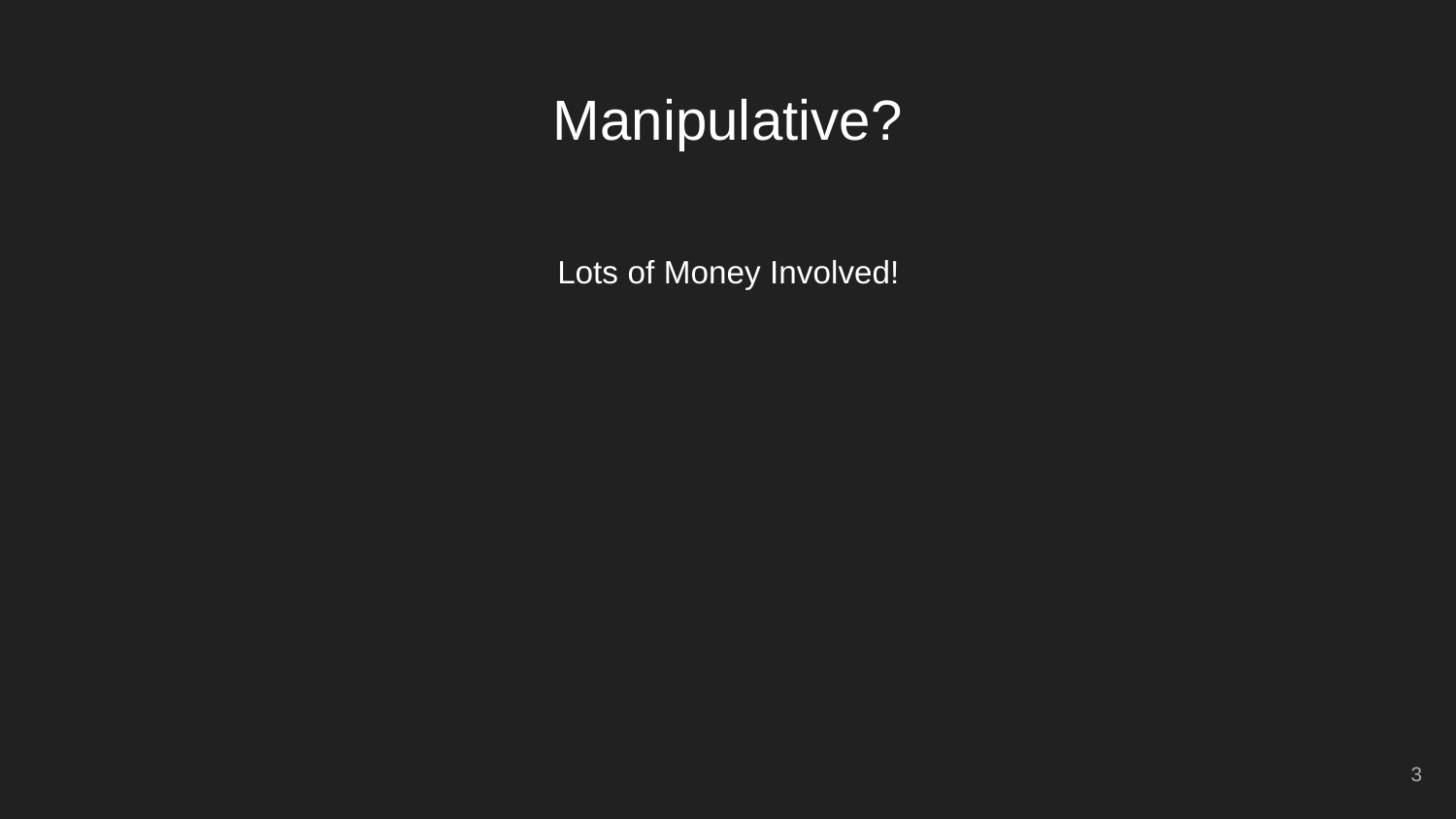Lots of Money Involved!

We only see their interface!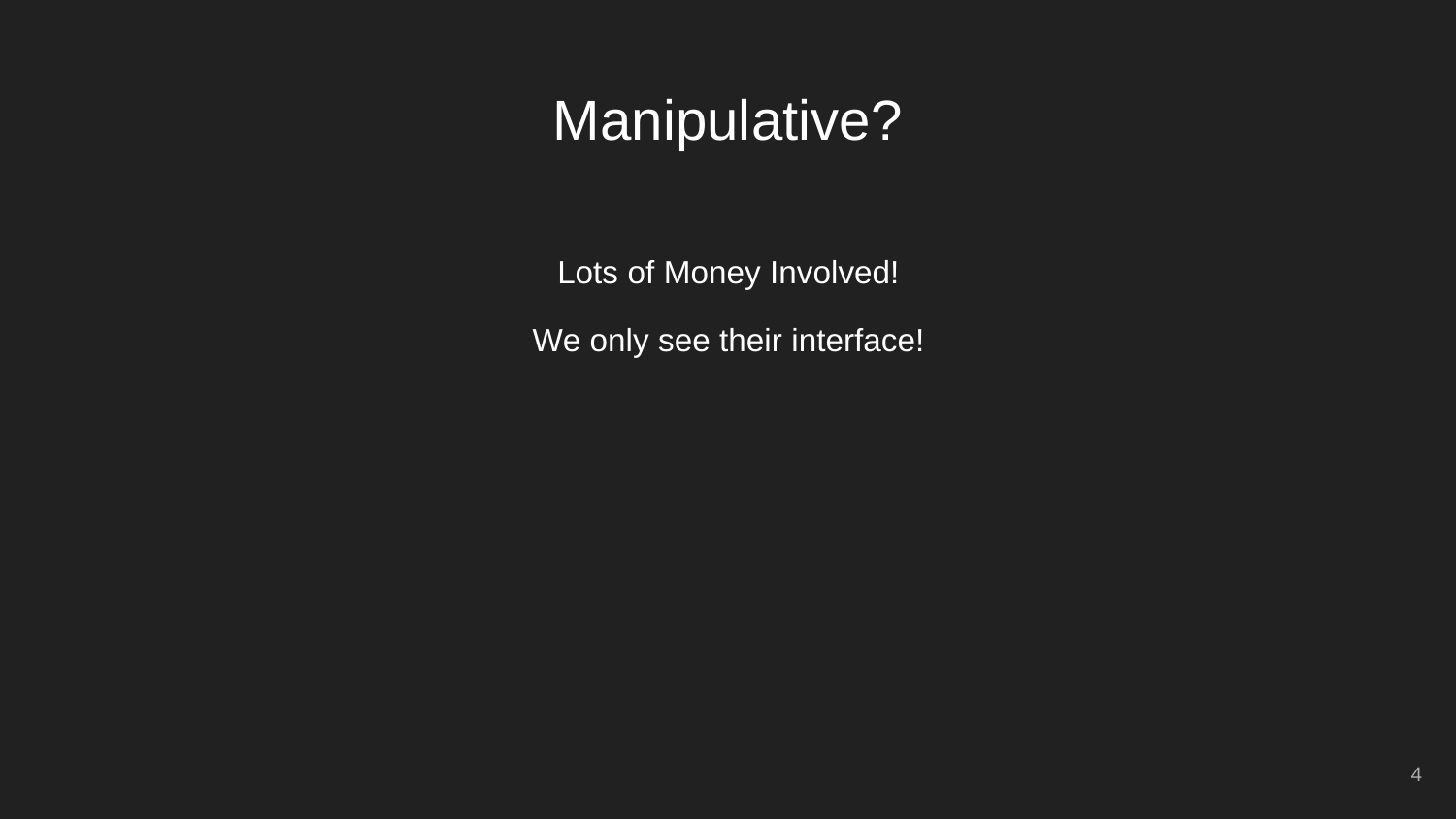Lots of Money Involved!

We only see their interface!

Who is paying for it? Why?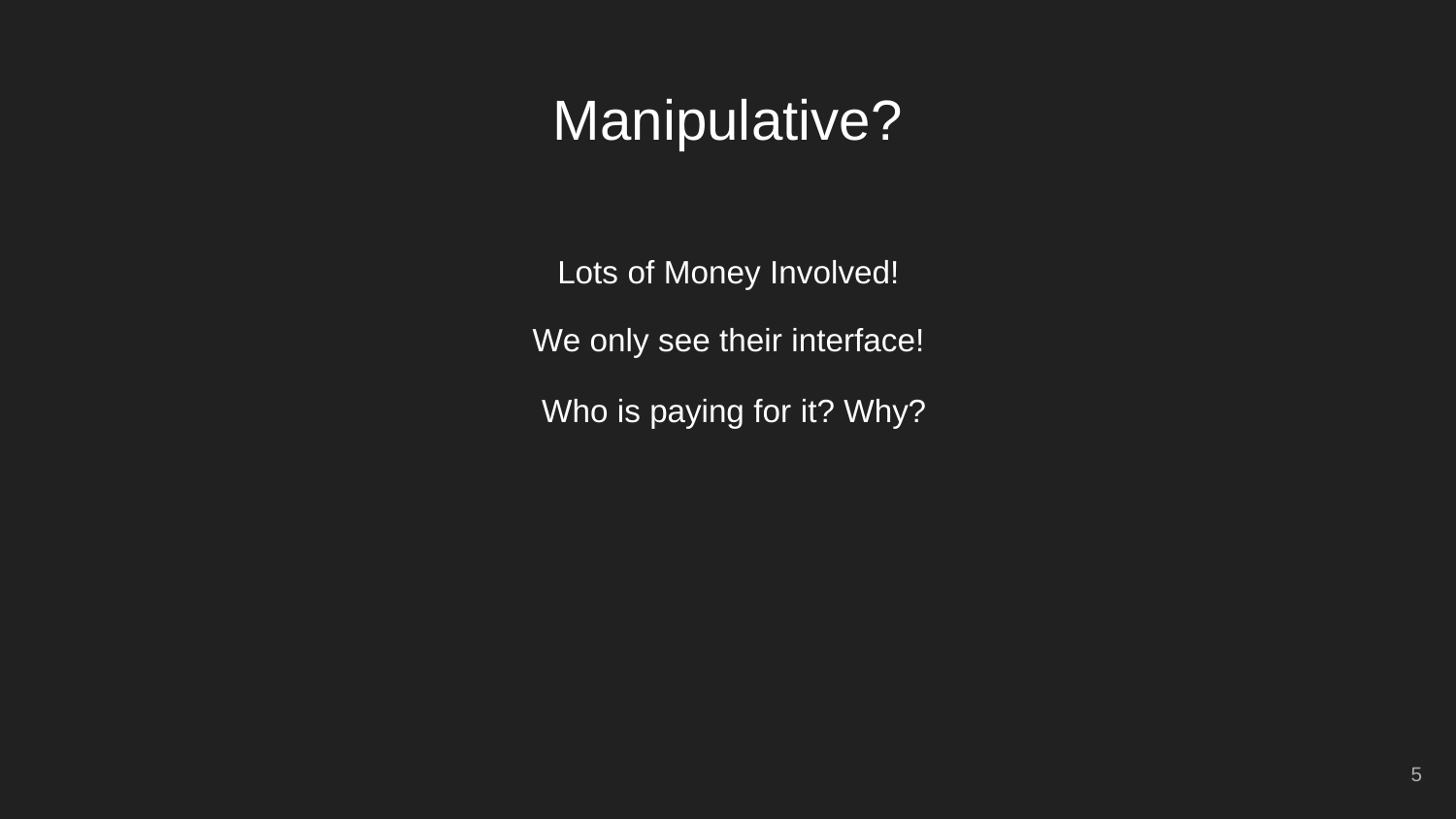

*Sanoubari, E. et al.: (alt.HRI). (2019).*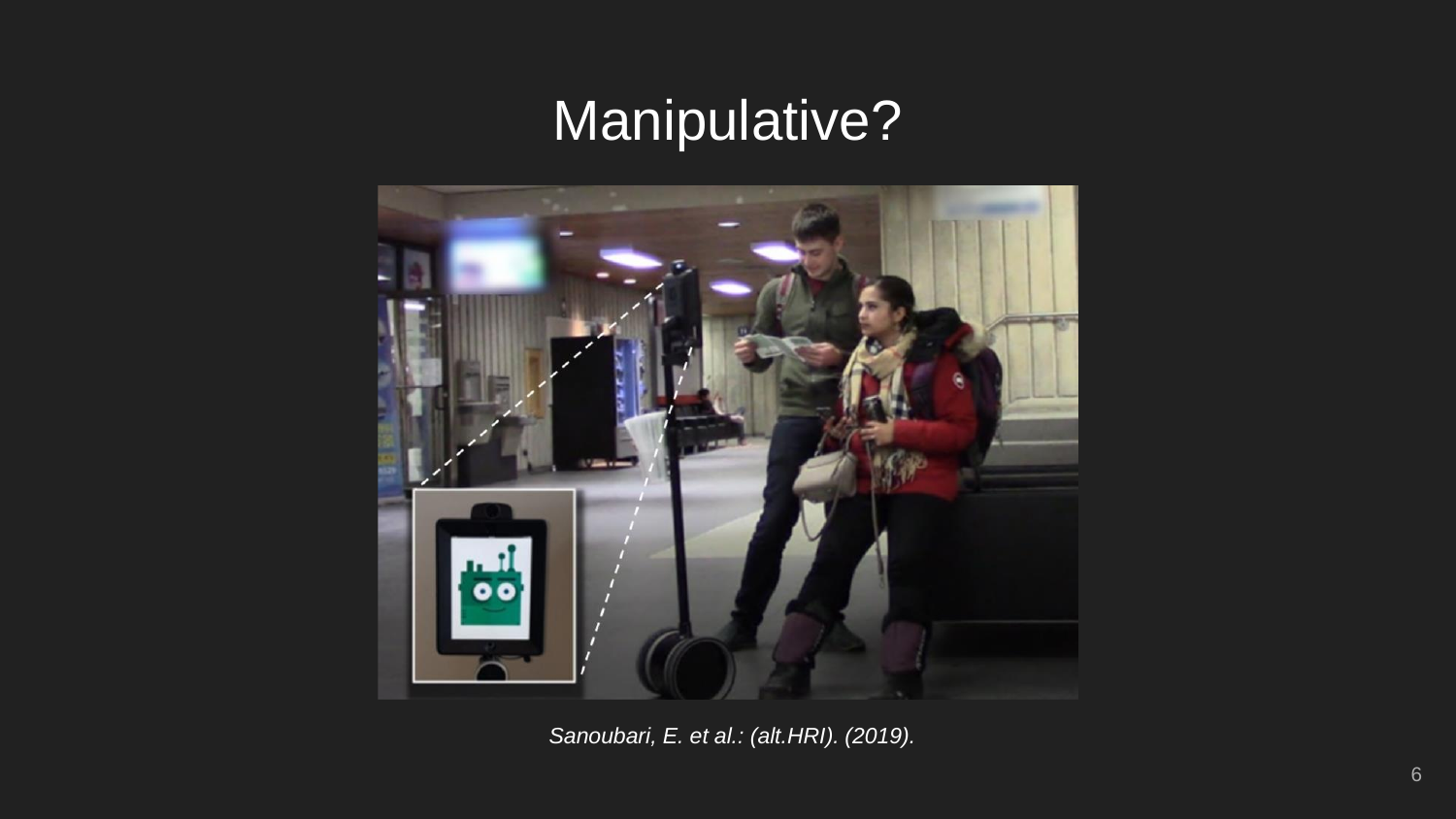#### What are the Differences?





*Photo courtesy of Tmyl, Wikimedia Photo Courtesy of HMSHost*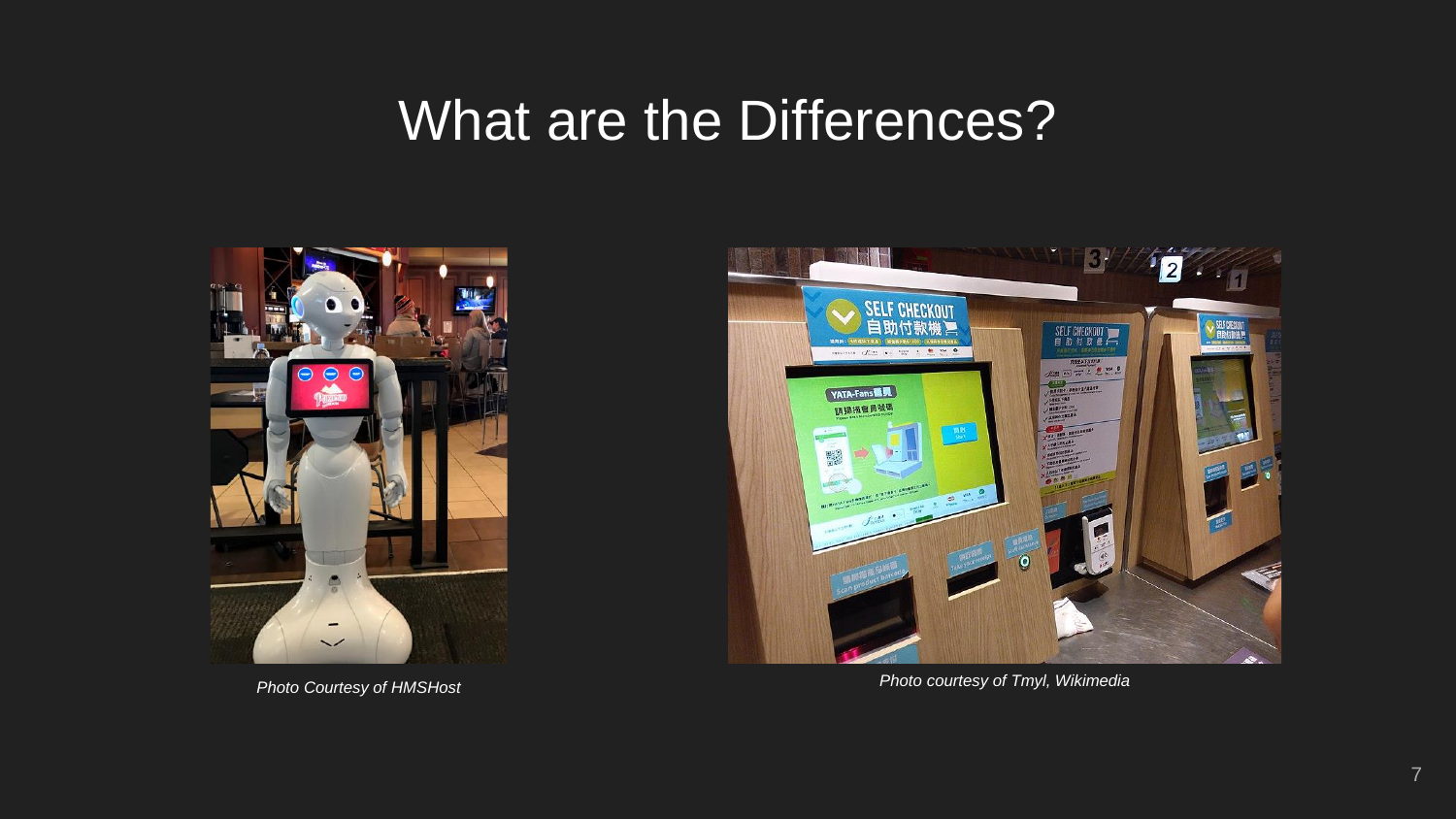#### In What Ways do People Trust Humanoid Kiosks Differently than Tablet Kiosks?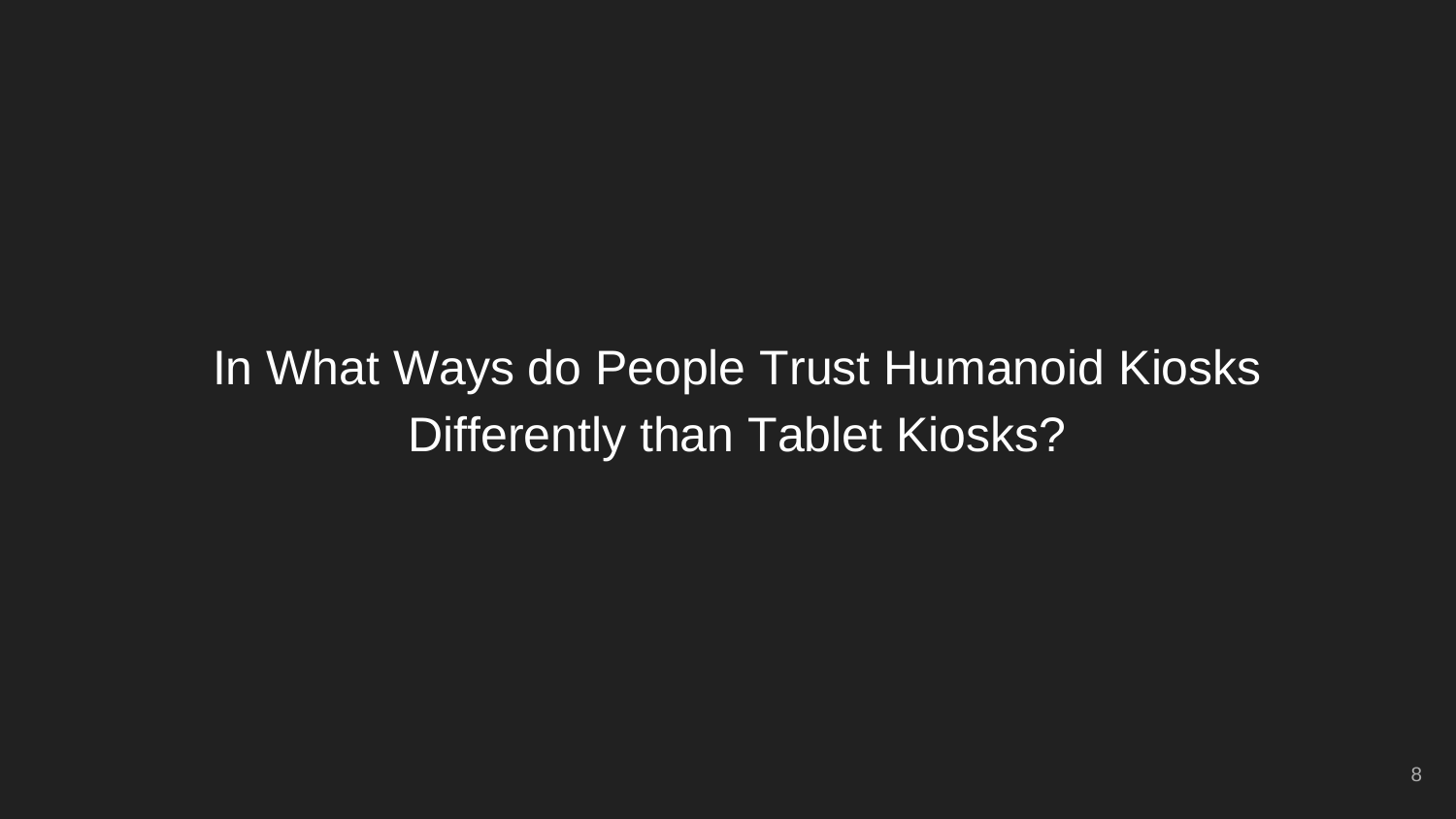#### Between Participants Experiment

39 Participants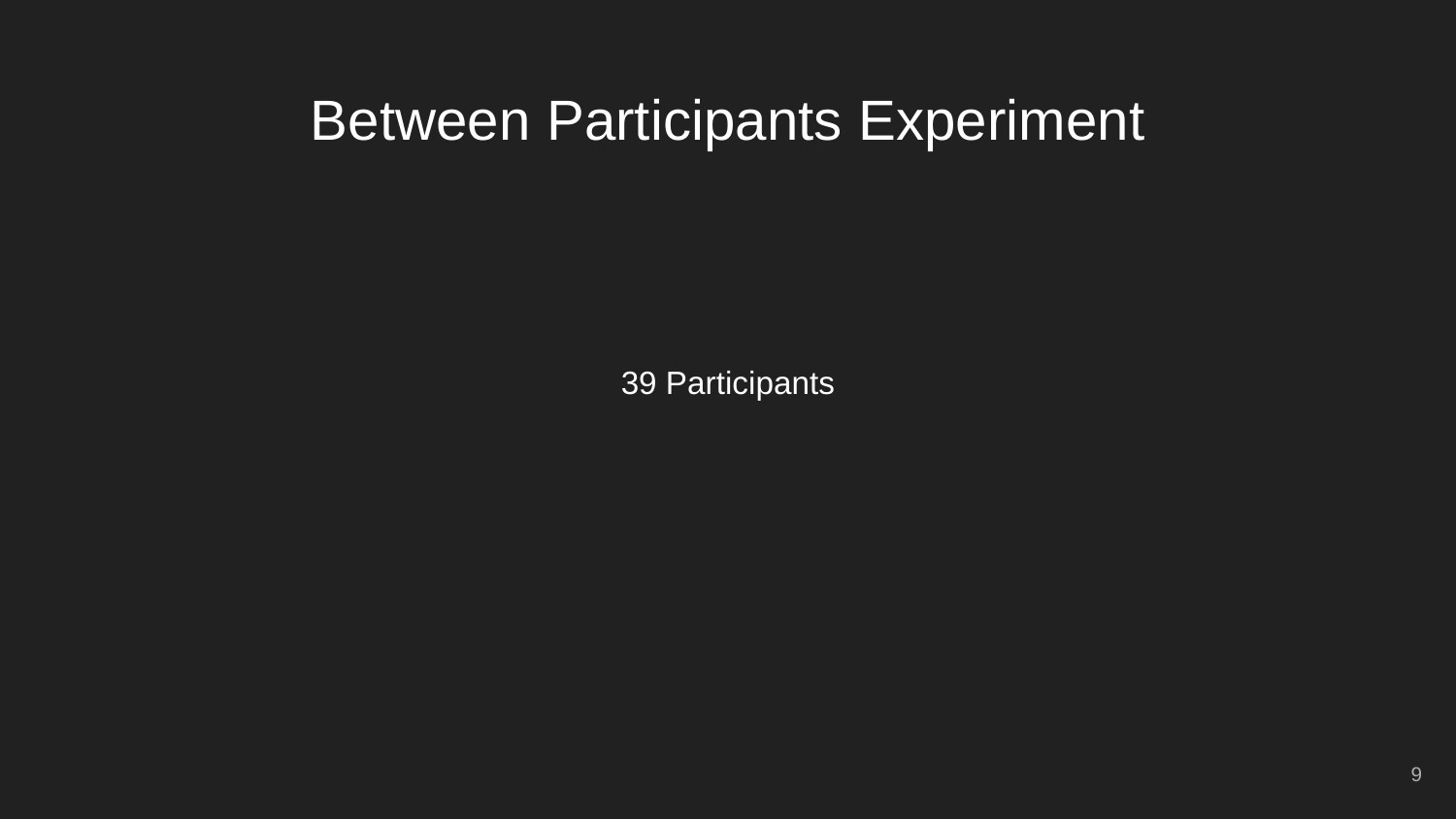### Between Participants Experiment

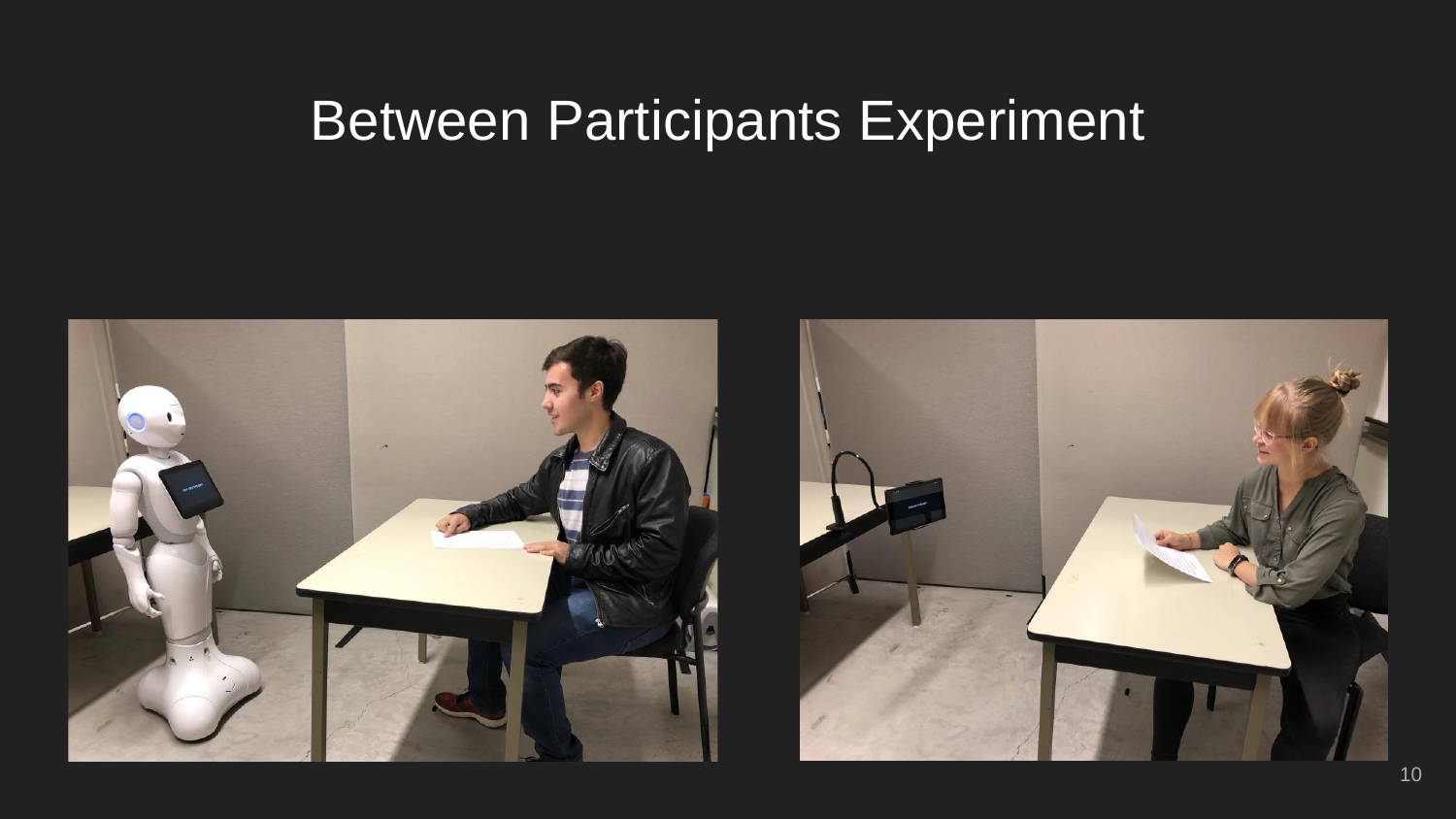#### **Interaction**

| Question 1: How should 5 people split a \$125 bill?                           |
|-------------------------------------------------------------------------------|
| Question 2: How much is a 13% tip on a \$31.00 meal?                          |
| Question 3: What is 15 times 6?                                               |
| Question 4: How should two people split a \$43.20 meal?                       |
| Question 5: What would a 20% tip on a \$28.00 meal be?                        |
| Question 6: What is the total charge for a \$350.00 meal with a 25% gratuity? |
| <b>Question 7:</b> What is the square root of 15?                             |
| Question 8: How much is a 10% tip on a \$20.00 meal?                          |
| Question 9: What is 17 divided by 3? __________                               |
|                                                                               |

"Okay Pepper, How should 5 people split a \$125 bill?"



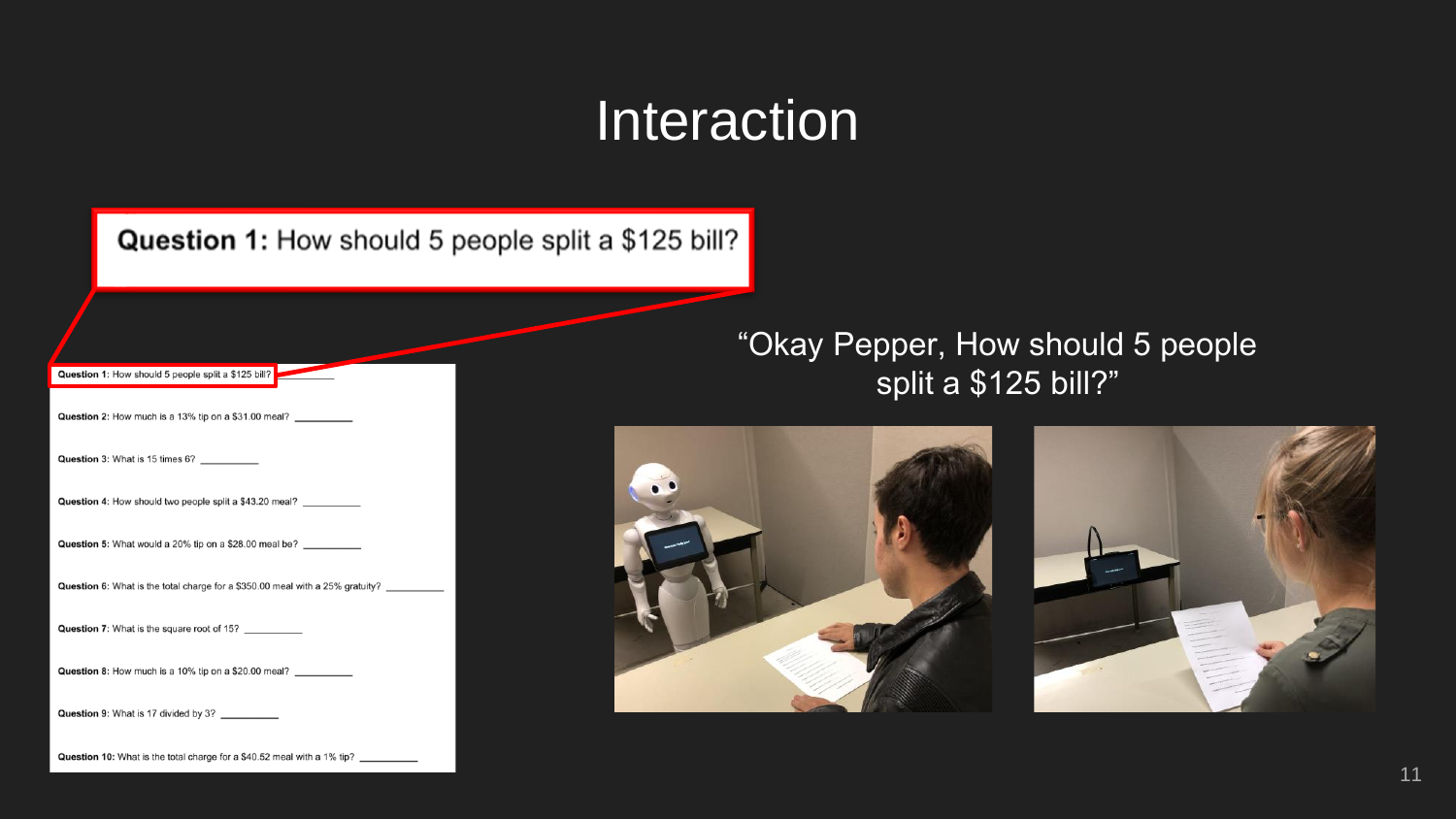#### **Interaction**

"Among **5** people, a **\$125.00** meal costs **\$25.00** a person."

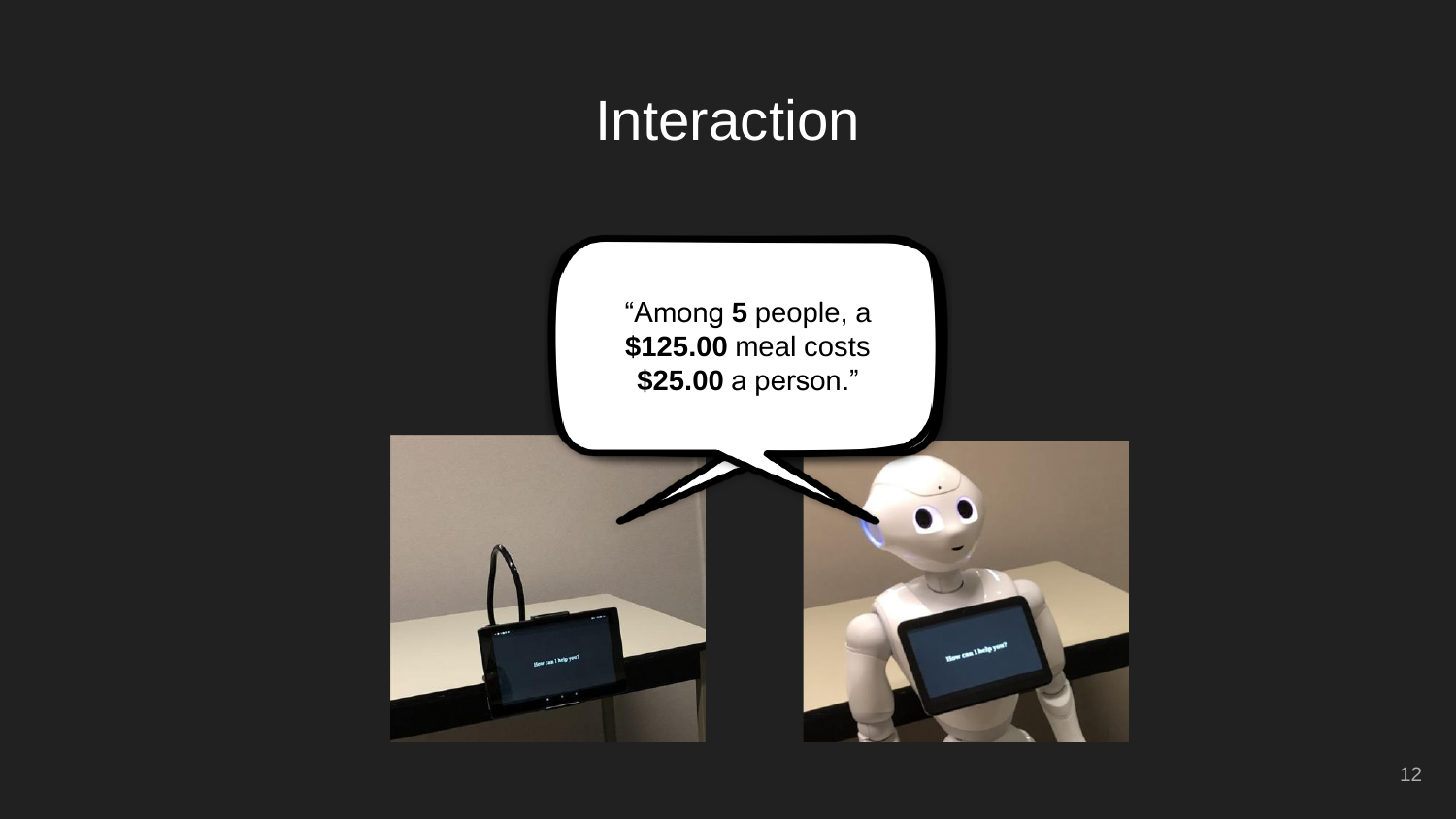# **Trust Survey**



Please rate the agent using the scale from 0 (Not at all) to 7 (Very). If a particular item does not seem to fit the robot in the situation, please select the option that says, "Does Not Fit."

| Reliable                    | Does Not<br>Fit | Not at<br>all 0            | $\mathbf{1}$ | $\overline{2}$ | $\overline{3}$          | $\overline{a}$ | 5 | 6 | Very<br>$\overline{7}$ |
|-----------------------------|-----------------|----------------------------|--------------|----------------|-------------------------|----------------|---|---|------------------------|
| Sincere                     | Does Not<br>Fit | Not at<br>all 0            | $\mathbf{1}$ | $\overline{2}$ | $\overline{\mathbf{3}}$ | $\overline{a}$ | 5 | 6 | Very<br>$\overline{7}$ |
| Capable                     | Does Not<br>Fit | Not at<br>all 0            | $\mathbf{1}$ | $\overline{2}$ | $\overline{3}$          | $\overline{4}$ | 5 | 6 | Very<br>$\overline{7}$ |
| <b>Ethical</b>              | Does Not<br>Fit | Not at<br>all 0            | $\mathbf{1}$ | $\overline{2}$ | $\overline{\mathbf{3}}$ | $\overline{a}$ | 5 | 6 | Very<br>$\overline{7}$ |
| Predictable                 | Does Not<br>Fit | Not at<br>all 0            | $\mathbf{1}$ | $\overline{2}$ | $\overline{\mathbf{3}}$ | $\overline{a}$ | 5 | 6 | Very<br>$\overline{7}$ |
| Genuine                     | Does Not<br>Fit | Not at<br>all 0            | $\mathbf{1}$ | $\overline{2}$ | 3                       | $\overline{4}$ | 5 | 6 | Very<br>$\overline{7}$ |
| Skilled                     | Does Not<br>Fit | Not at<br>all 0            | $\mathbf{1}$ | $\overline{2}$ | $\overline{\mathbf{3}}$ | $\overline{4}$ | 5 | 6 | Very<br>$\overline{7}$ |
| Respectable                 | Does Not<br>Fit | Not at<br>all 0            | $\mathbf{1}$ | $\overline{2}$ | 3                       | $\overline{a}$ | 5 | 6 | Verv<br>$\overline{7}$ |
| Someone you<br>can count on | Does Not<br>Fit | Not at<br>all 0            | $\mathbf{1}$ | $\overline{2}$ | $\overline{3}$          | $\overline{a}$ | 5 | 6 | Very<br>$\overline{7}$ |
| Candid                      | Does Not<br>Fit | Not at<br>all <sub>0</sub> | $\mathbf{1}$ | $\overline{2}$ | 3                       | $\Delta$       | 5 | 6 | Very<br>$\overline{7}$ |
| Competent                   | Does Not<br>Fit | Not at<br>all <sub>0</sub> | $\mathbf{1}$ | $\overline{2}$ | 3                       | $\overline{a}$ | 5 | 6 | Very<br>$\overline{7}$ |
| Principled                  | Does Not Not at |                            | $\mathbf{1}$ | $\overline{2}$ | 3                       | 4              | 5 | 6 | Very                   |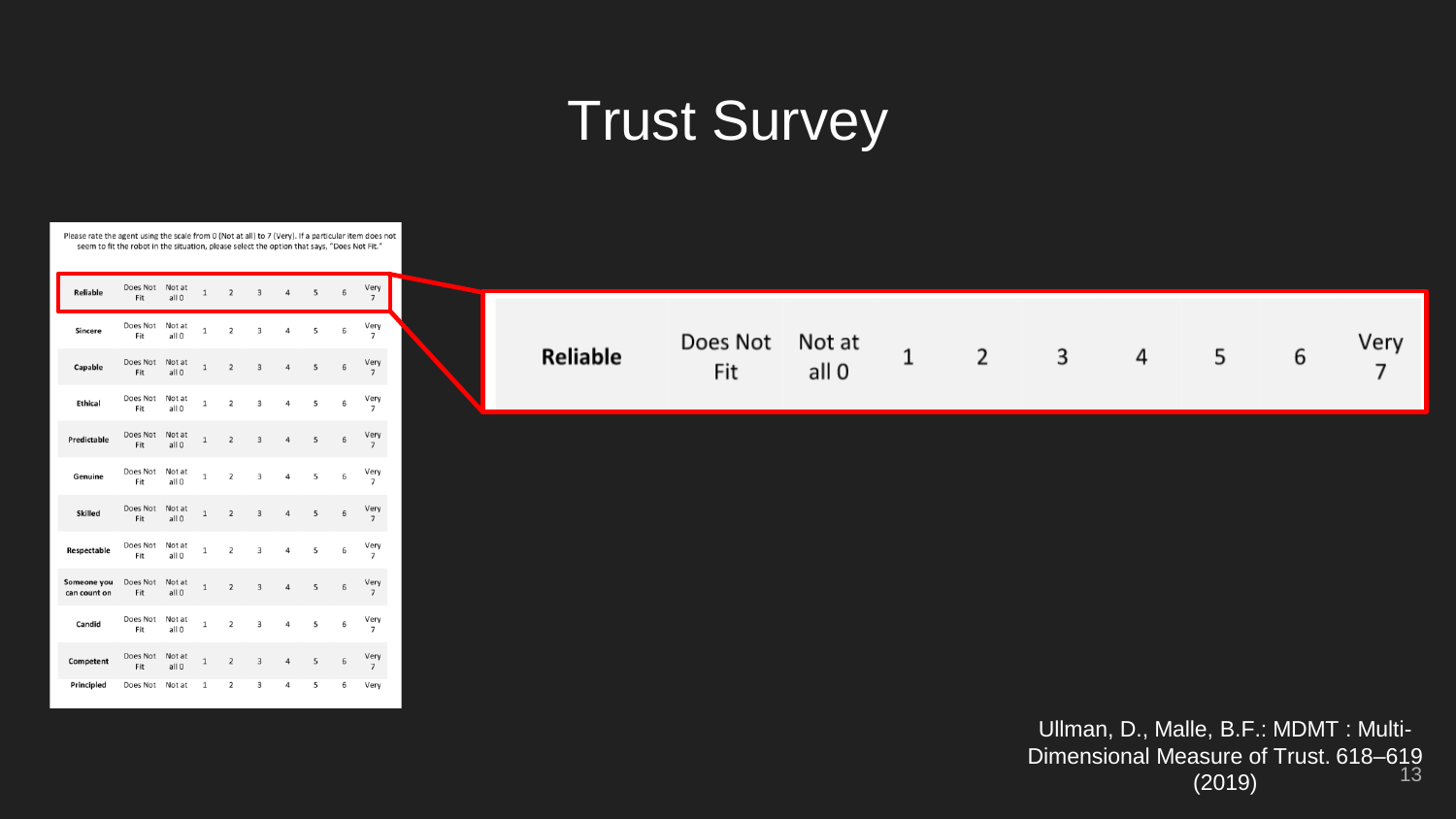#### **Interaction**

#### "Okay Pepper, how should two people split a \$35.26 bill?"

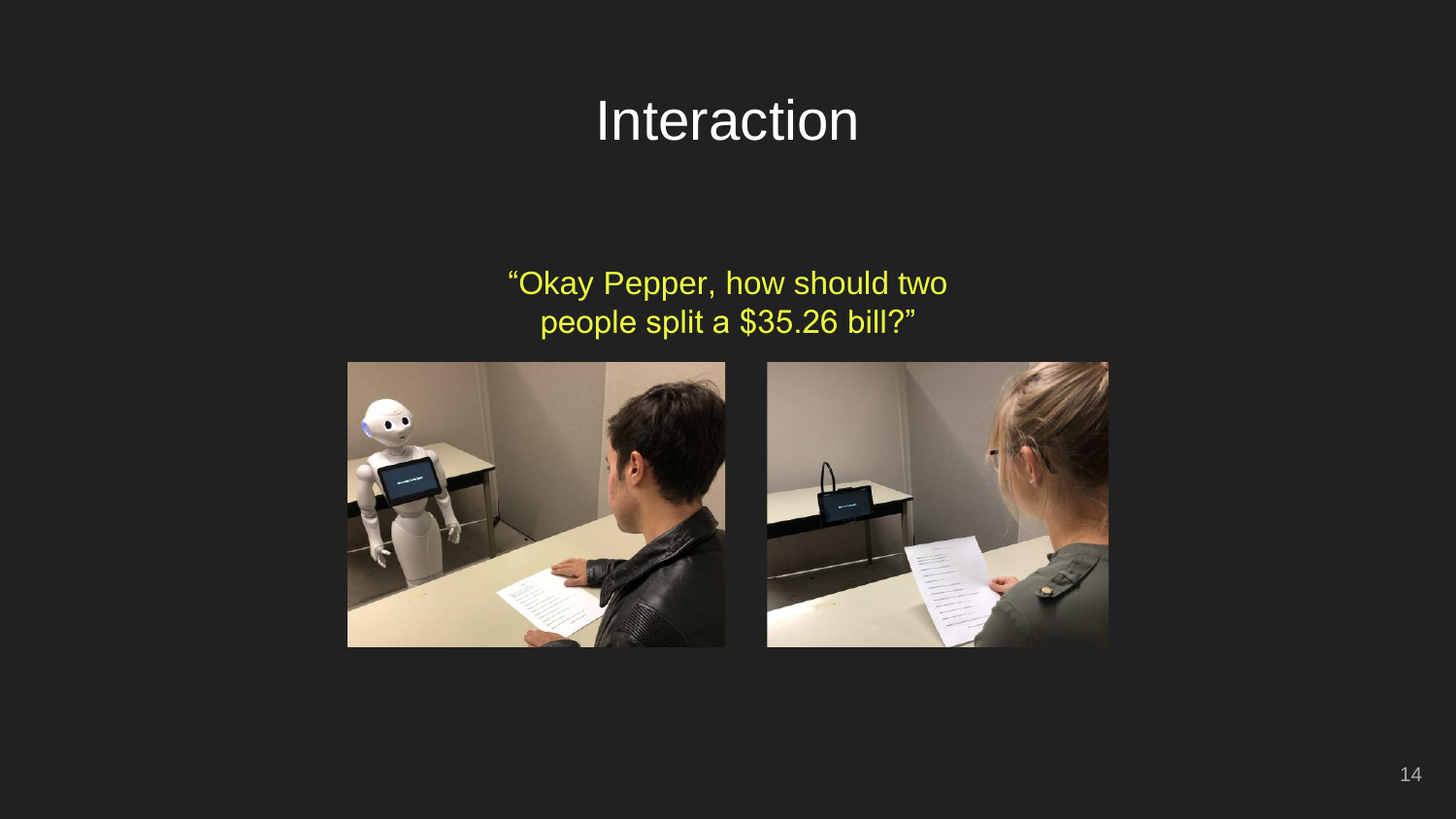## Wrong Answers

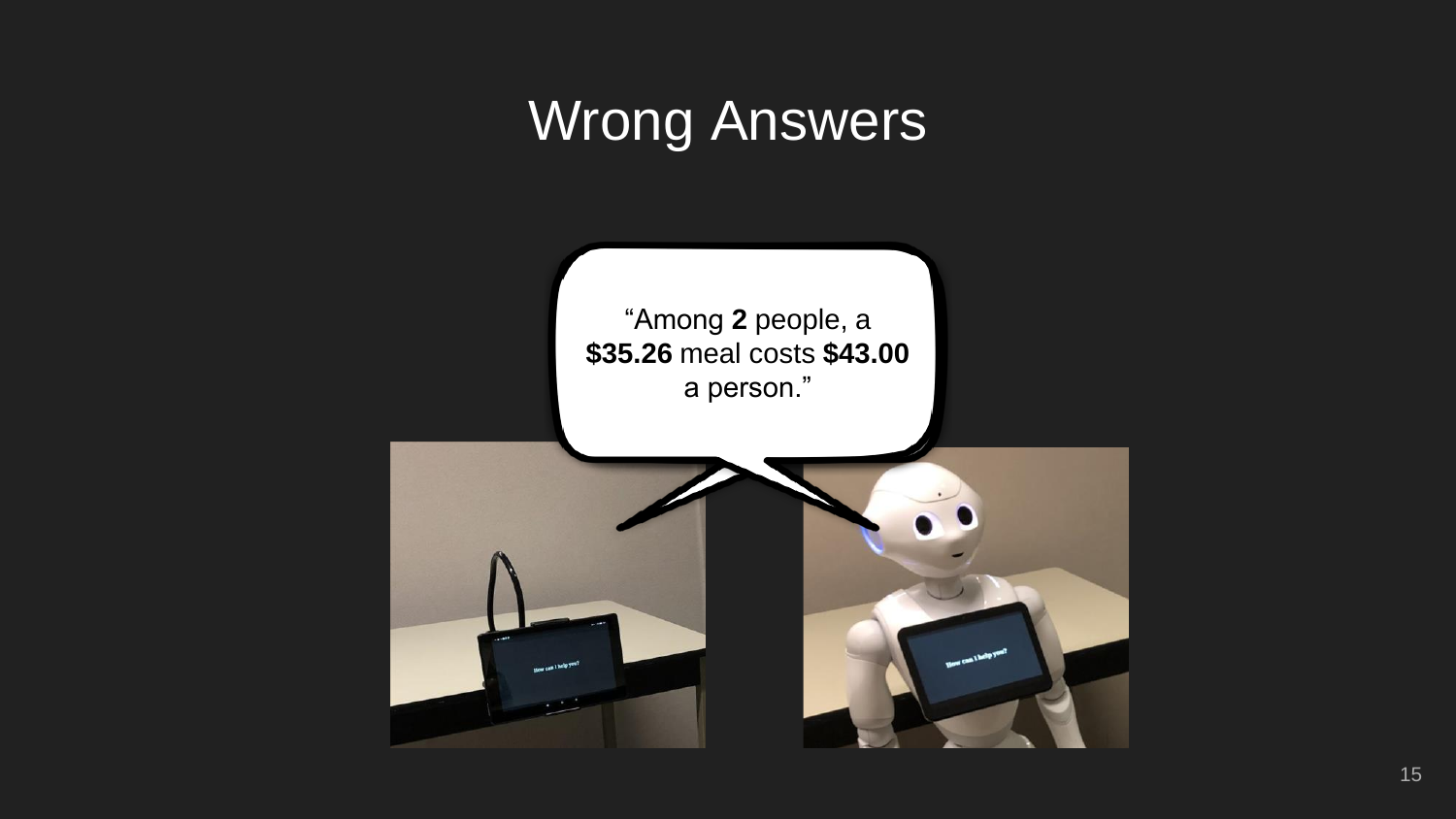# **Trust Survey Two**

| Please rate the agent using the scale from 0 (Not at all) to 7 (Very). If a particular item does not<br>seem to fit the robot in the situation, please select the option that says, "Does Not Fit." |                 |                 |                |                         |                         |                |   |   |                        |
|-----------------------------------------------------------------------------------------------------------------------------------------------------------------------------------------------------|-----------------|-----------------|----------------|-------------------------|-------------------------|----------------|---|---|------------------------|
| Reliable                                                                                                                                                                                            | Does Not<br>Fit | Not at<br>all 0 | $\overline{1}$ | $\overline{2}$          | $\overline{3}$          | 4              | 5 | 6 | Very<br>7              |
| Sincere                                                                                                                                                                                             | Does Not<br>Fit | Not at<br>all 0 | $\overline{1}$ | $\overline{2}$          | 3                       | 4              | 5 | 6 | Very                   |
| Capable                                                                                                                                                                                             | Does Not<br>Fit | Not at<br>all 0 | $\mathbf{1}$   | $\overline{2}$          | $\overline{3}$          | 4              | 5 | 6 | Very<br>$\overline{7}$ |
| <b>Ethical</b>                                                                                                                                                                                      | Does Not<br>Fit | Not at<br>all 0 | 1              | $\overline{2}$          | 3                       | 4              | 5 | 6 | 'er<br>7               |
| Predictable                                                                                                                                                                                         | Does Not<br>Fit | Not at<br>all 0 | $\mathbf{1}$   | $\overline{2}$          | 3                       | 4              | 5 | 6 | Very                   |
| Genuine                                                                                                                                                                                             | Does Not<br>Fit | Not at<br>all 0 | 1              | $\overline{2}$          | 3                       | 4              | 5 | 6 | Very<br>7              |
| Skilled                                                                                                                                                                                             | Does Not<br>Fit | Not at<br>all 0 | $\mathbf{1}$   | $\overline{2}$          | $\overline{\mathbf{3}}$ | 4              | 5 | 6 |                        |
| Respectable                                                                                                                                                                                         | Does Not<br>Fit | Not at<br>all O | 1              | $\overline{2}$          | 3                       | 4              | 5 | 6 |                        |
| Someone you<br>can count on                                                                                                                                                                         | Does Not<br>Fit | Not at<br>all 0 | $\mathbf{1}$   | $\overline{\mathbf{2}}$ | 3                       | 4              | 5 | 6 | Very                   |
| Candid                                                                                                                                                                                              | Does Not<br>Fit | Not at<br>all 0 | 1              | $\overline{2}$          | $\overline{\mathbf{3}}$ | 4              | 5 | 6 | /er                    |
| Competent                                                                                                                                                                                           | Does Not<br>Fit | Not at<br>all 0 | $\mathbf{1}$   | $\overline{2}$          | 3                       | $\overline{a}$ | 5 | 6 | Very<br>$\overline{7}$ |
| Principled                                                                                                                                                                                          | Does Not        | Not at          | 1              | $\overline{2}$          | 3                       | 4              | 5 | 6 | Very                   |

#### Pre-Mistakes **Pre-Mistakes** Pre-Mistakes **Post-Mistakes**

| Please rate the agent using the scale from 0 (Not at all) to 7 (Very). If a particular item does not | seem to fit the robot in the situation, please select the option that says, "Does Not Fit." |                            |              |                         |                         |   |   |   |                        |
|------------------------------------------------------------------------------------------------------|---------------------------------------------------------------------------------------------|----------------------------|--------------|-------------------------|-------------------------|---|---|---|------------------------|
| Reliable                                                                                             | Does Not<br>Fit                                                                             | Not at<br>all <sub>0</sub> | $\,$ 1       | $\overline{\mathbf{c}}$ | 3                       | 4 | 5 | 6 | Very<br>7              |
| Sincere                                                                                              | Does Not<br>Fit                                                                             | Not at<br>all 0            | $\,$ 1       | $\overline{\mathbf{2}}$ | 3                       | 4 | 5 | 6 | Very<br>7              |
| Capable                                                                                              | Does Not<br>Fit                                                                             | Not at<br>all 0            | $\mathbf 1$  | $\overline{2}$          | 3                       | 4 | 5 | 6 | Very<br>7              |
| <b>Ethical</b>                                                                                       | Does Not<br>Fit                                                                             | Not at<br>all 0            | $\mathbf 1$  | $\overline{\mathbf{2}}$ | 3                       | 4 | 5 | 6 | Very<br>7              |
| Predictable                                                                                          | Does Not<br>Fit                                                                             | Not at<br>all 0            | $\,$ 1       | $\overline{\mathbf{2}}$ | $\overline{\mathbf{3}}$ | 4 | 5 | 6 | Very<br>$\overline{7}$ |
| Genuine                                                                                              | Does Not<br>Fit                                                                             | Not at<br>all 0            | $\mathbf 1$  | $\overline{\mathbf{2}}$ | 3                       | 4 | 5 | 6 | Very<br>7              |
| Skilled                                                                                              | Does Not<br>Fit                                                                             | Not at<br>all 0            | $\,$ 1       | 2                       | 3                       | 4 | 5 | 6 | Very<br>$\overline{7}$ |
| Respectable                                                                                          | Does Not<br>Fit                                                                             | Not at<br>all 0            | $\mathbf 1$  | $\overline{\mathbf{2}}$ | 3                       | 4 | 5 | 6 | Very<br>$\overline{7}$ |
| Someone you<br>can count on                                                                          | Does Not<br>Fit                                                                             | Not at<br>all 0            | $\,$ 1       | 2                       | 3                       | 4 | 5 | 6 | Very<br>7              |
| Candid                                                                                               | Does Not<br>Fit                                                                             | Not at<br>all 0            | $\mathbf{1}$ | $\overline{\mathbf{2}}$ | 3                       | 4 | 5 | 6 | Very<br>$\overline{7}$ |
| Competent                                                                                            | Does Not<br>Fit                                                                             | Not at<br>all 0            | $\mathbf{1}$ | $\overline{2}$          | 3                       | 4 | 5 | 6 | Very<br>$\overline{7}$ |
| Principled                                                                                           | Does Not                                                                                    | Not at                     | $\mathbf 1$  | $\overline{\mathbf{2}}$ | 3                       | 4 | 5 | 6 | Very                   |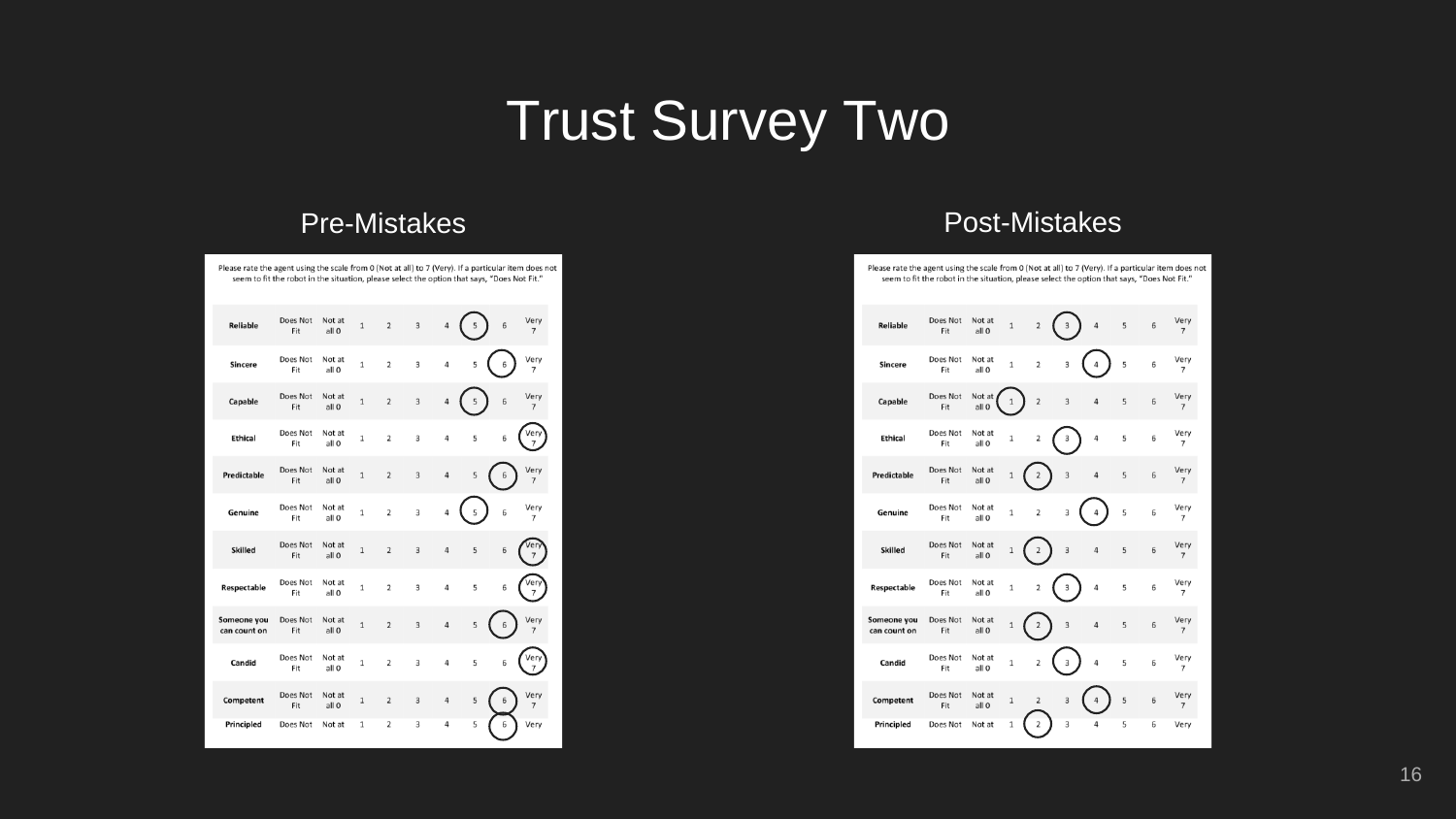# Capacity Trust

Reliable - trust in the agent's consistency Capable - trust in the agent's skill



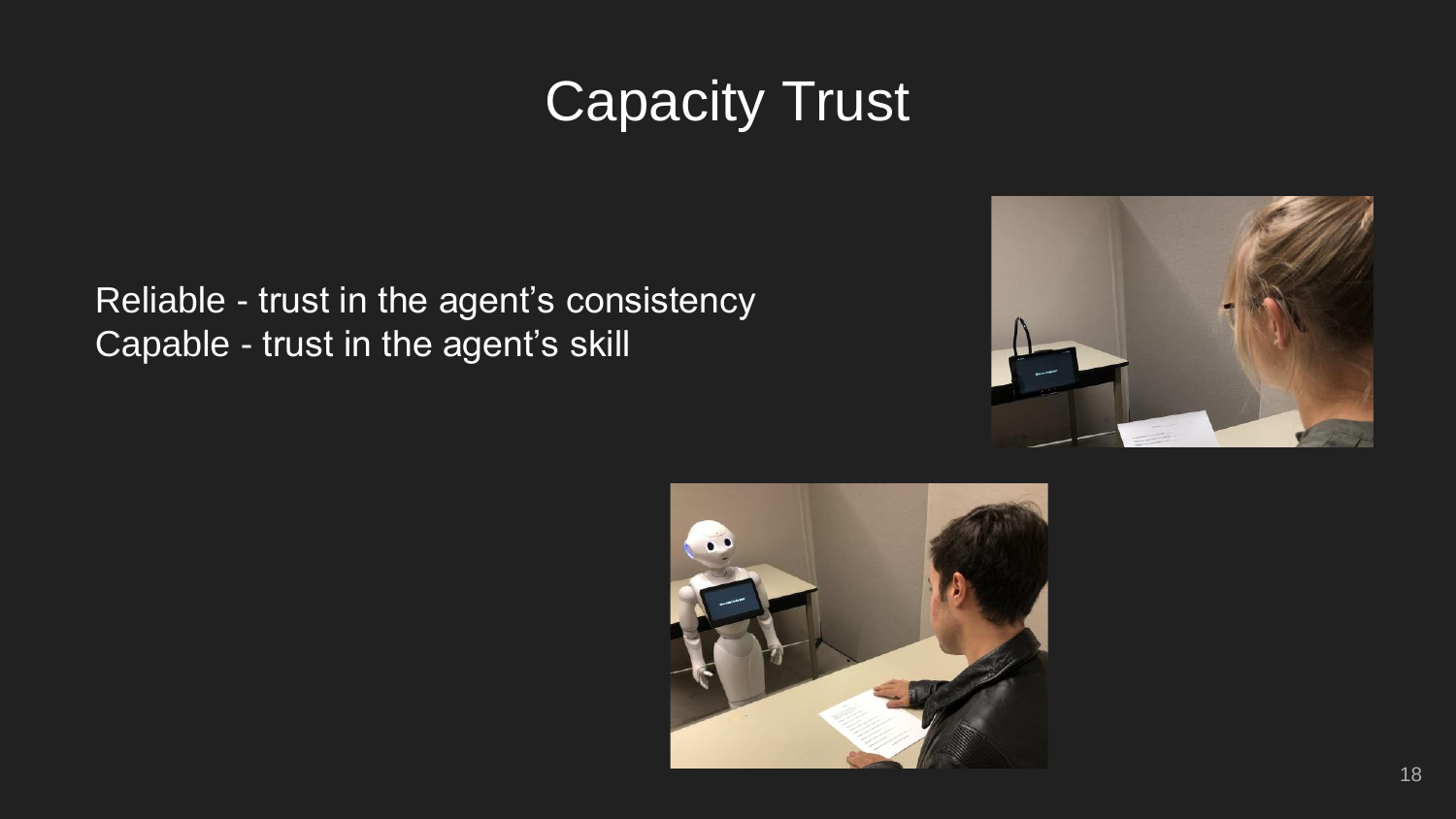# **Capacity Trust**

Reliable - trust in the agent's consistency Capable - trust in the agent's skill



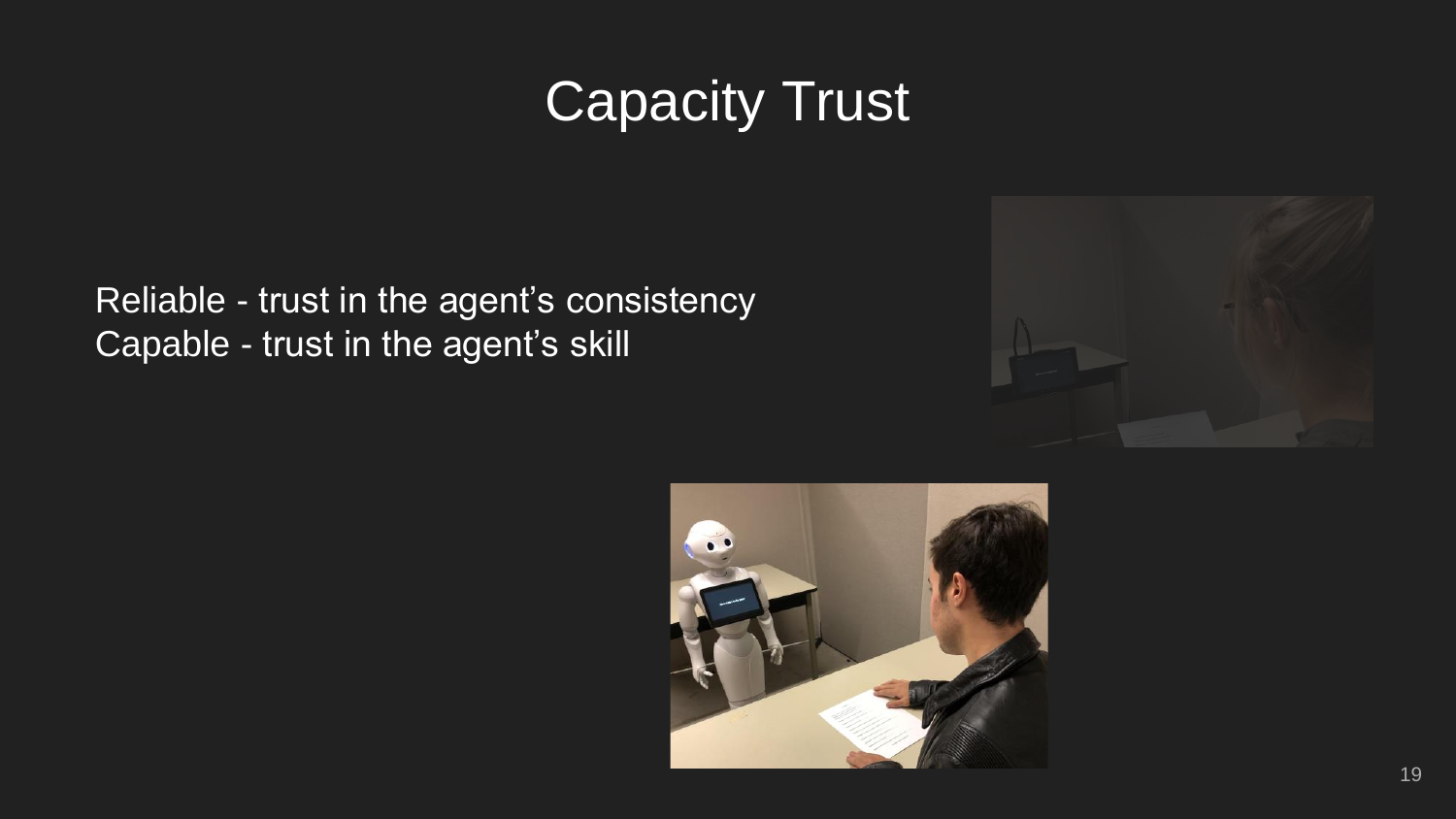## Moral Trust

Ethical – agent is principled Sincere – agent is authentic



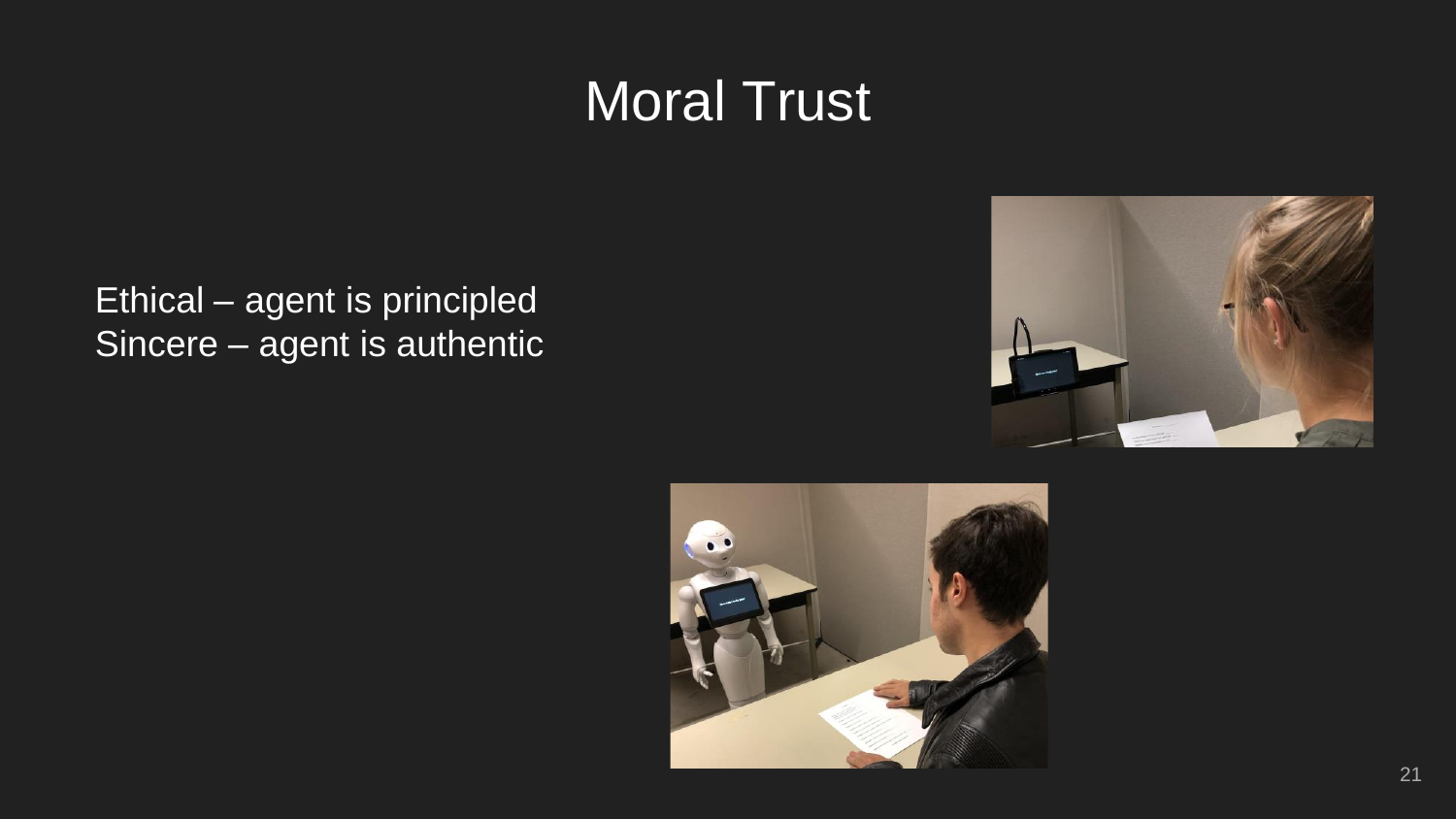## Moral Trust

Ethical – agent is principled Sincere – agent is authentic



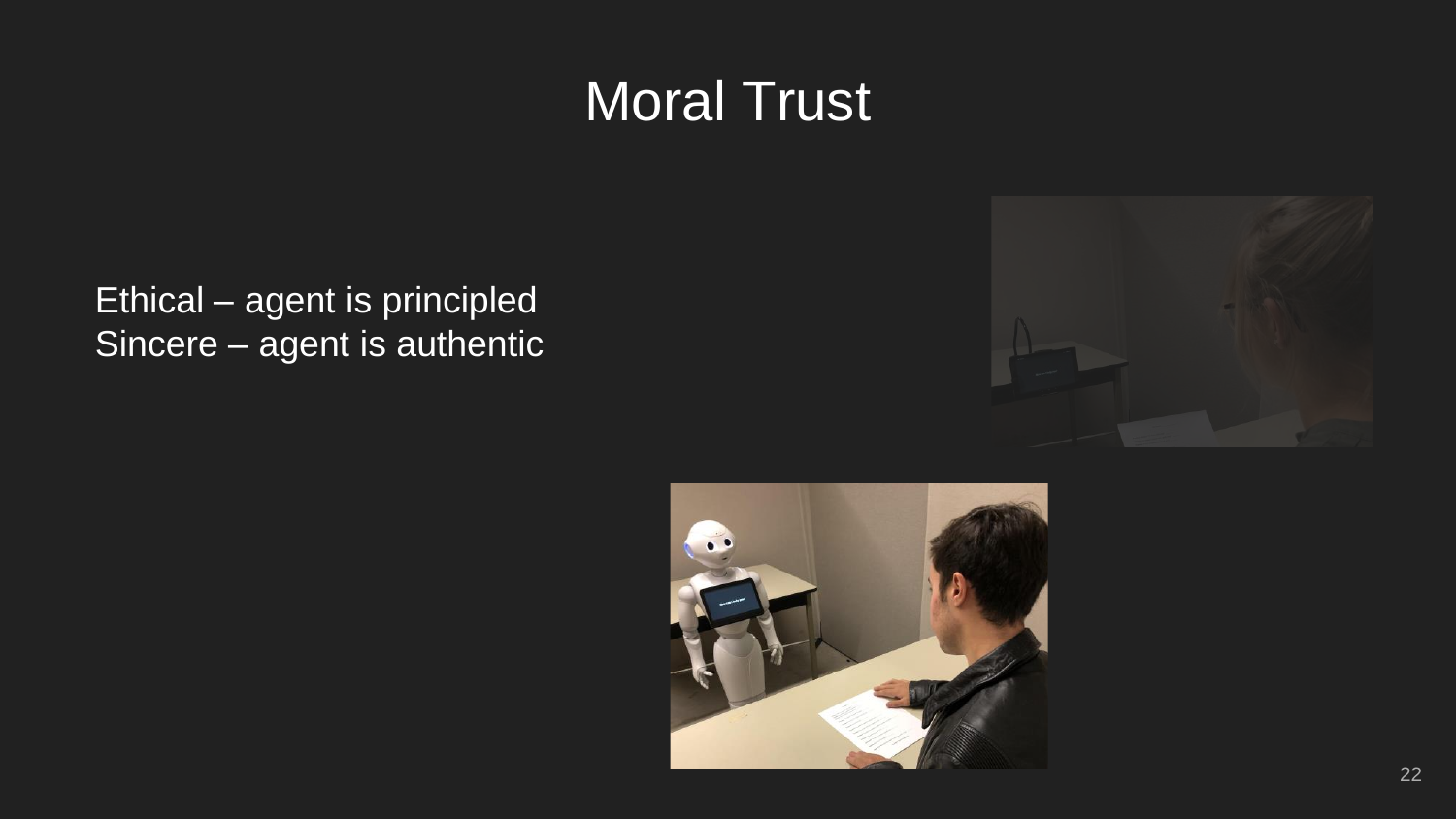#### Significance of the Finding

No observed impact on Moral Trust.

Healthy skepticism about implementation.

Serious implications - banks, hospitals, schools.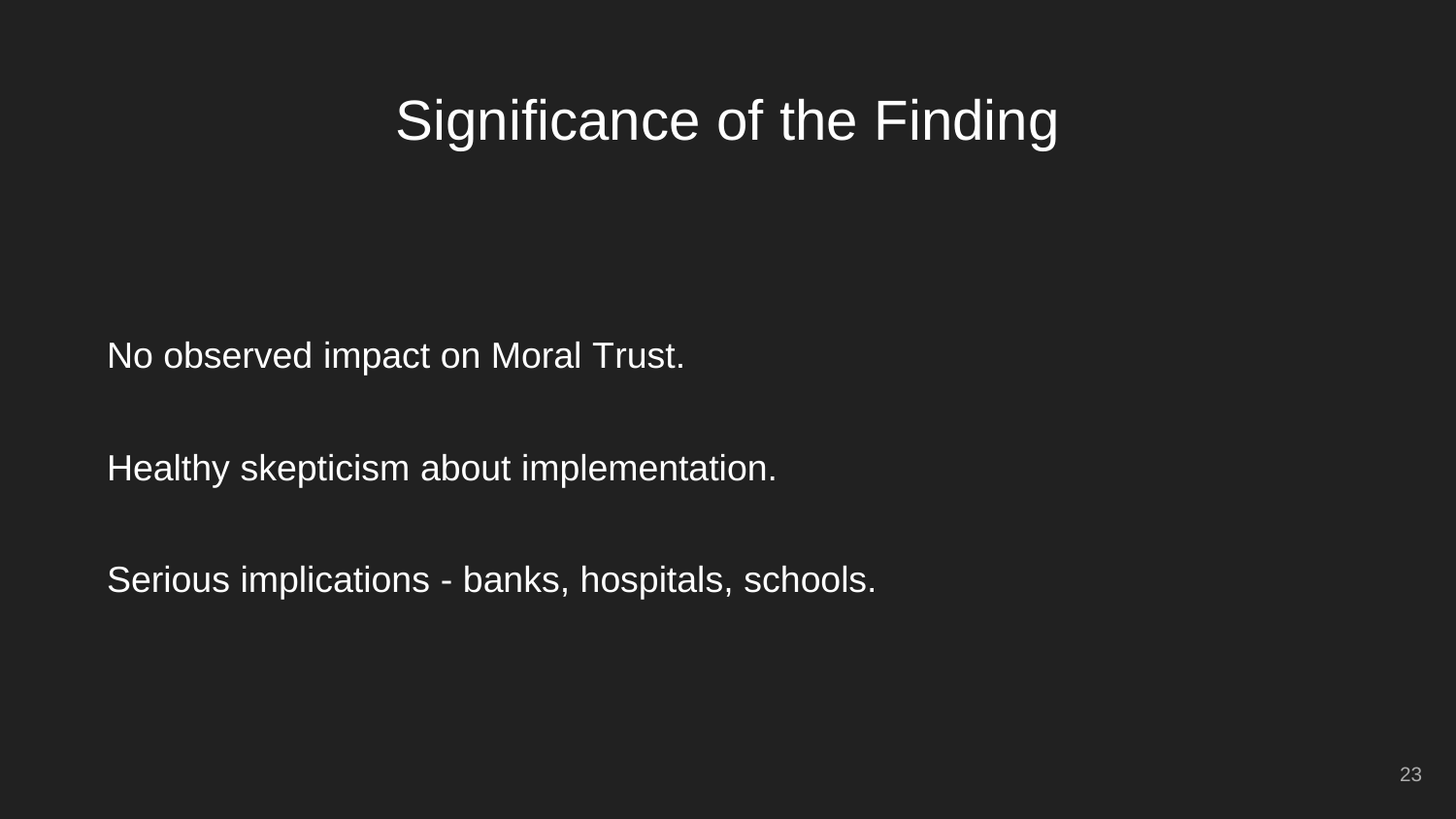# Thank you!

Questions?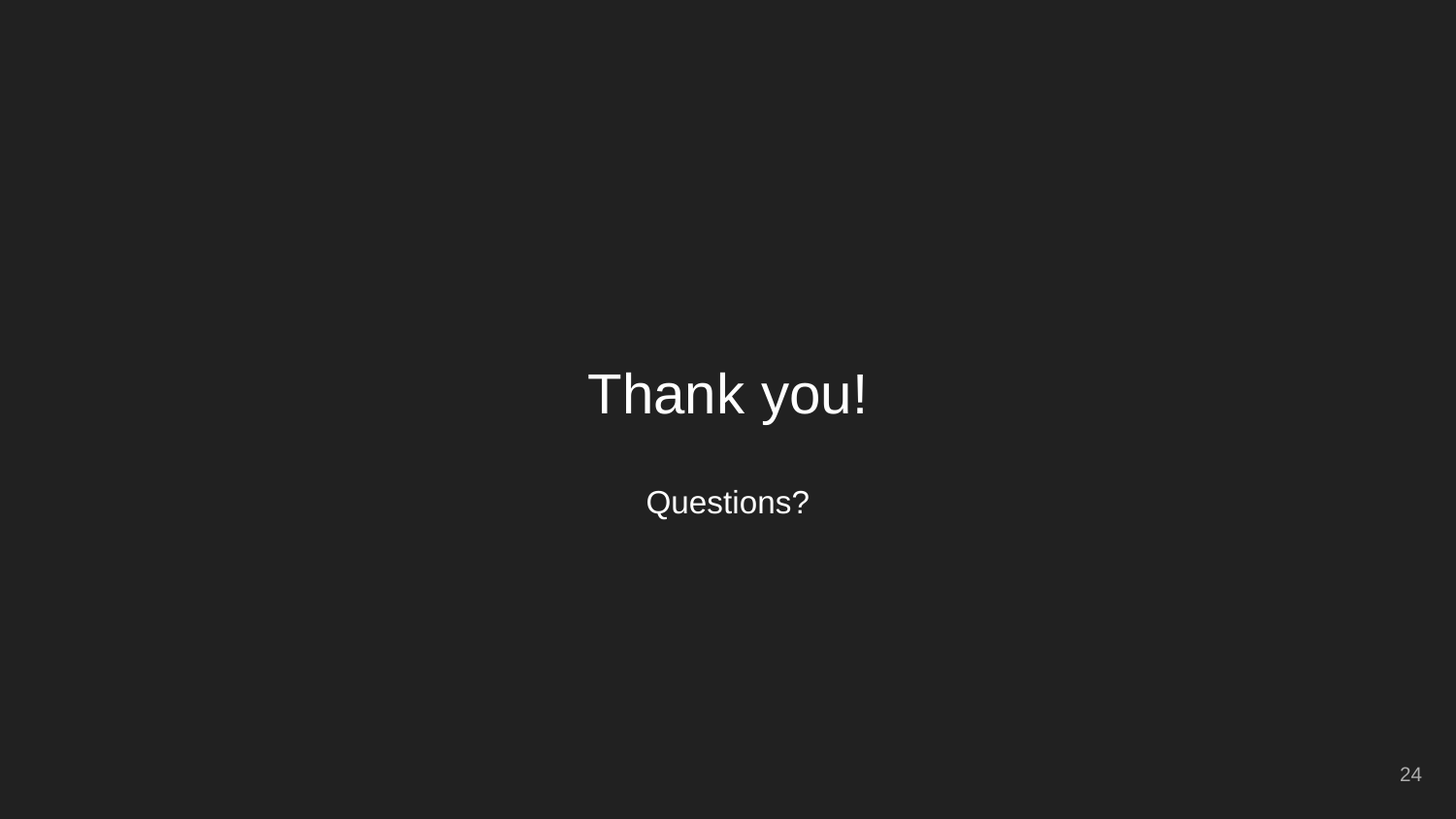# Blind Trust: how making a device humanoid reduces the impact of functional errors on trust

**Christopher Vattheuer**, Annalena Nora Baecker, Denise Y. Geiskkovitch, Stela Hanbyeol Seo, Daniel J. Rea, James E. Young



LinkedIn @ Christopher Vattheuer [vattheuc@myumanitoba.ca](mailto:vattheuc@myumanitoba.ca) <http://hci.cs.umanitoba.ca/people/bio/christopher-vattheuer>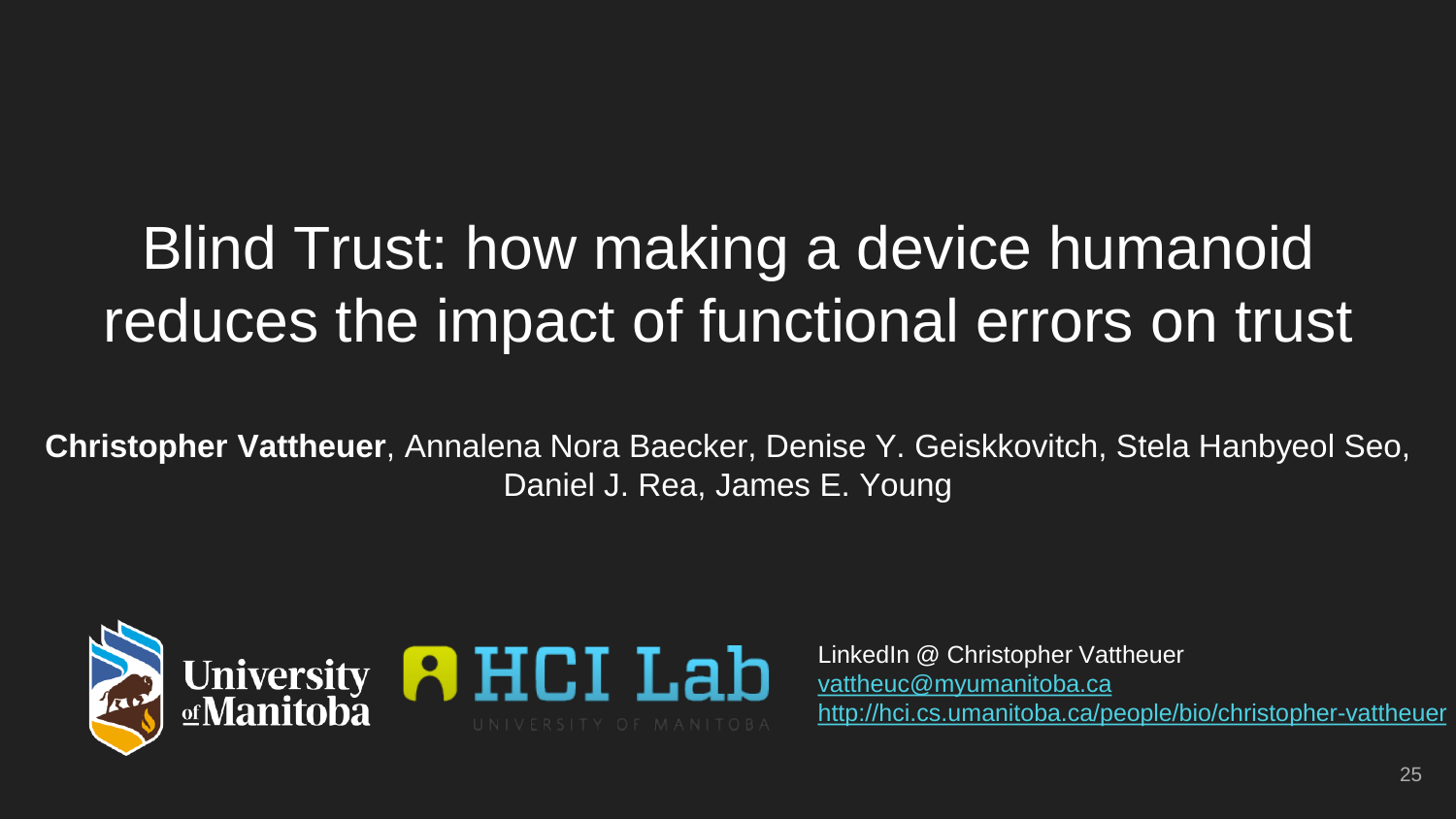### **Statistics**

2x2 Mixed Model ANOVAs, (between: tablet, humanoid; within: baseline, errors) Main Effect of Agent Embodiment on trust in all trust subscales. Tablet Mean Trust Rating < Humanoid Mean Trust Rating.

Interaction between Agent Error and Form on Moral Trust scales.

Post hoc t-tests(Bonferroni correction) used to investigate the interaction:

No difference in baseline Moral Trust - humanoid and tablet.

Statistically significant difference in post error trust Moral Trust - humanoid and tablet.

No effect of Agent Error on moral trust for humanoid.

Statistically Significant effect of agent error on moral trust for Tablet.